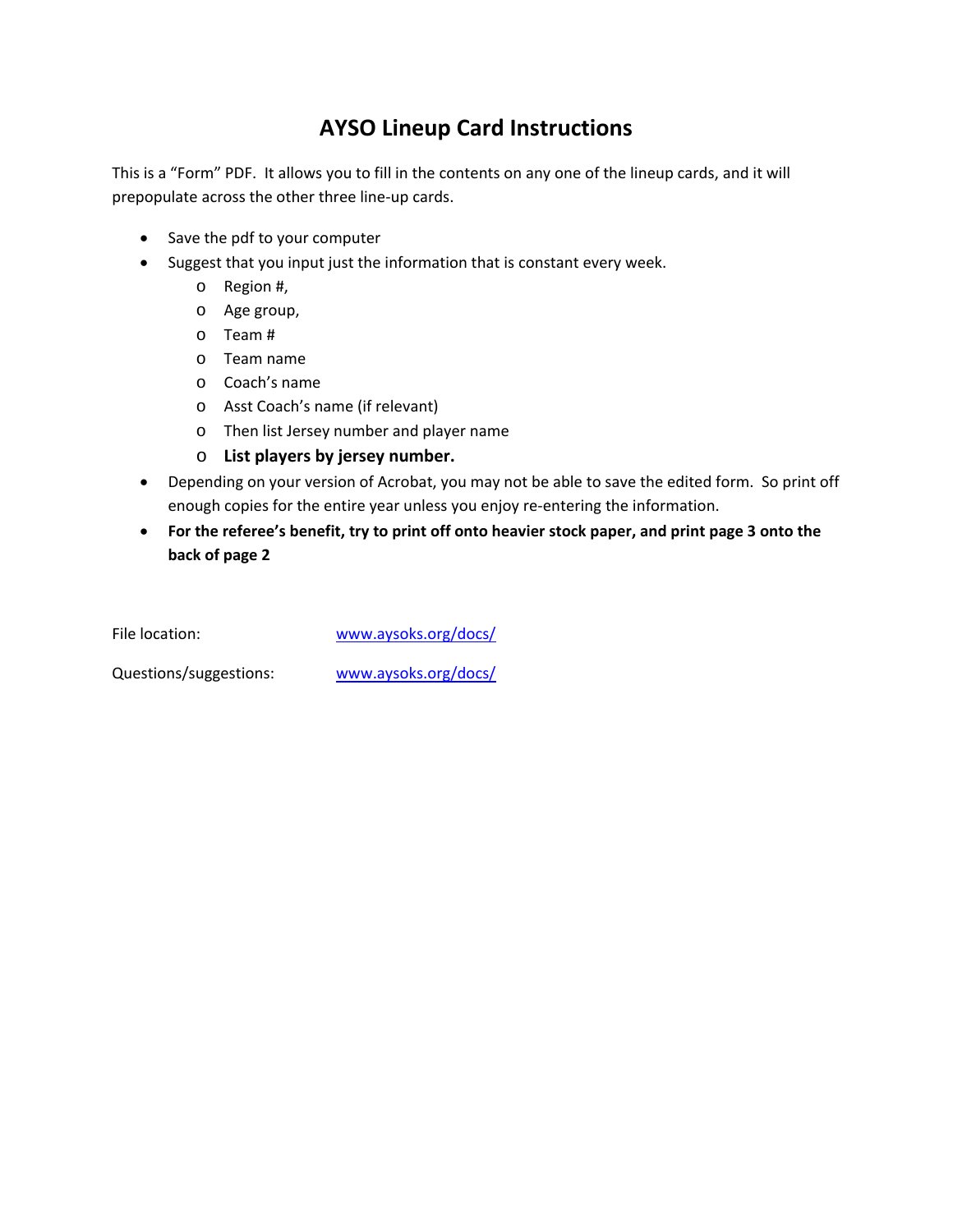## **OFFICIAL LINEUP CARD**

REGION \_\_\_\_\_\_\_\_\_\_\_\_\_\_\_\_\_\_\_\_ AGE GROUP \_\_\_\_\_\_\_\_\_\_\_\_\_\_\_\_\_ TEAM # \_\_\_\_\_\_\_\_\_\_\_ DATE \_\_\_

TEAM NAME \_\_\_\_\_\_\_\_\_\_\_\_\_\_\_\_\_\_\_\_\_\_\_\_\_\_ OPPOSING TEAM \_\_\_\_\_\_\_\_\_\_\_\_\_\_\_\_\_\_\_\_\_\_\_\_\_\_

COACH'S NAME \_\_\_\_\_\_\_\_\_\_\_\_\_\_\_\_\_\_\_\_\_\_\_ ASST. COACH'S NAME \_\_\_\_\_\_\_\_\_\_\_\_\_\_\_\_\_\_\_\_\_\_

**All team players must be listed in order by Jersey #. If absent, indicate reason.**

| No.               | PRINT PLAYERS NAME            | Goals<br>Scored | $\mathbf{1}$            | "Qtrs." Not Played<br>$\overline{2}$<br>3<br>$\overline{4}$ |  |              |  |
|-------------------|-------------------------------|-----------------|-------------------------|-------------------------------------------------------------|--|--------------|--|
|                   |                               |                 |                         |                                                             |  |              |  |
|                   |                               |                 |                         |                                                             |  |              |  |
|                   |                               |                 |                         |                                                             |  |              |  |
|                   |                               |                 |                         |                                                             |  |              |  |
|                   |                               |                 |                         |                                                             |  |              |  |
|                   |                               |                 |                         |                                                             |  |              |  |
|                   |                               |                 |                         |                                                             |  |              |  |
|                   |                               |                 |                         |                                                             |  |              |  |
|                   |                               |                 |                         |                                                             |  |              |  |
|                   |                               |                 |                         |                                                             |  |              |  |
|                   |                               |                 |                         |                                                             |  |              |  |
|                   |                               |                 |                         |                                                             |  |              |  |
|                   |                               |                 |                         |                                                             |  |              |  |
|                   |                               |                 |                         |                                                             |  |              |  |
|                   |                               |                 |                         |                                                             |  |              |  |
|                   |                               |                 |                         |                                                             |  |              |  |
|                   |                               |                 |                         |                                                             |  |              |  |
|                   |                               |                 |                         |                                                             |  |              |  |
| Age<br>Group      | Each Half,                    |                 | Duration of the Game,   |                                                             |  | Ball<br>Size |  |
| $\overline{1140}$ | not to exceed<br>$AE$ Minutes |                 | not to exceed<br>00 M/m |                                                             |  |              |  |

| UUUP   | TIUL IU GAUGGU                                                   | TIUL IU GAUGGU | ◡៲∠⊏            |
|--------|------------------------------------------------------------------|----------------|-----------------|
| $U-19$ | 45 Minutes                                                       | 90 Minutes     |                 |
| $U-16$ | 40 Minutes                                                       | 80 Minutes     | Size 5          |
| $U-14$ | 35 Minutes                                                       | 70 Minutes     |                 |
| $U-12$ | 30 Minutes                                                       | 60 Minutes     |                 |
| $U-10$ | 25 Minutes                                                       | 50 Minutes     | Size 4          |
| $U-8$  | 20 Minutes                                                       | 40 Minutes     |                 |
| $U-6$  | [20 Minutes (10 min recommended) 40 Minutes (20 min recommended) |                | Size 3          |
|        | Reorder #CS004-7                                                 |                | <b>REV 7/04</b> |

## **OFFICIAL LINEUP CARD**

REGION \_\_\_\_\_\_\_\_\_\_\_\_\_\_\_\_ AGE GROUP \_\_\_\_\_\_\_\_\_\_\_\_\_\_\_\_ TEAM # \_\_\_\_\_\_\_\_\_\_ DATE \_\_\_\_\_\_

COACH'S NAME \_\_\_\_\_\_\_\_\_\_\_\_\_\_\_\_\_\_\_\_\_\_\_ ASST. COACH'S NAME \_\_\_\_\_\_\_\_\_\_\_\_\_\_\_\_\_\_\_\_\_\_

TEAM NAME \_\_\_\_\_\_\_\_\_\_\_\_\_\_\_\_\_\_\_\_\_\_\_\_\_\_ OPPOSING TEAM \_\_\_\_\_\_\_\_\_\_\_\_\_\_\_\_\_\_\_\_\_\_\_\_\_\_

**All team players must be listed in order by Jersey #. If absent, indicate reason.**

| Each Half,<br>Duration of the Game,<br>Age<br>Ball<br>not to exceed<br>not to exceed<br>Size<br>Group<br>$U-19$<br>45 Minutes<br>90 Minutes<br>$U-16$<br>Size 5<br>40 Minutes<br>80 Minutes<br>$U-14$<br>70 Minutes<br>35 Minutes<br>$U-12$<br>60 Minutes<br>30 Minutes<br>Size 4<br>$U-10$<br>25 Minutes<br>50 Minutes<br>$U-8$<br>20 Minutes<br>40 Minutes<br>Size 3<br>20 Minutes (10 min recommended)<br>40 Minutes (20 min recommended)<br>$U-6$<br>Reorder #CS004-7<br><b>REV 7/04</b> | No. | PRINT PLAYERS NAME | Goals<br>Scored | "Qtrs." Not Played<br>1<br>2<br>3 |  |  | 4 |  |
|----------------------------------------------------------------------------------------------------------------------------------------------------------------------------------------------------------------------------------------------------------------------------------------------------------------------------------------------------------------------------------------------------------------------------------------------------------------------------------------------|-----|--------------------|-----------------|-----------------------------------|--|--|---|--|
|                                                                                                                                                                                                                                                                                                                                                                                                                                                                                              |     |                    |                 |                                   |  |  |   |  |
|                                                                                                                                                                                                                                                                                                                                                                                                                                                                                              |     |                    |                 |                                   |  |  |   |  |
|                                                                                                                                                                                                                                                                                                                                                                                                                                                                                              |     |                    |                 |                                   |  |  |   |  |
|                                                                                                                                                                                                                                                                                                                                                                                                                                                                                              |     |                    |                 |                                   |  |  |   |  |
|                                                                                                                                                                                                                                                                                                                                                                                                                                                                                              |     |                    |                 |                                   |  |  |   |  |
|                                                                                                                                                                                                                                                                                                                                                                                                                                                                                              |     |                    |                 |                                   |  |  |   |  |
|                                                                                                                                                                                                                                                                                                                                                                                                                                                                                              |     |                    |                 |                                   |  |  |   |  |
|                                                                                                                                                                                                                                                                                                                                                                                                                                                                                              |     |                    |                 |                                   |  |  |   |  |
|                                                                                                                                                                                                                                                                                                                                                                                                                                                                                              |     |                    |                 |                                   |  |  |   |  |
|                                                                                                                                                                                                                                                                                                                                                                                                                                                                                              |     |                    |                 |                                   |  |  |   |  |
|                                                                                                                                                                                                                                                                                                                                                                                                                                                                                              |     |                    |                 |                                   |  |  |   |  |
|                                                                                                                                                                                                                                                                                                                                                                                                                                                                                              |     |                    |                 |                                   |  |  |   |  |
|                                                                                                                                                                                                                                                                                                                                                                                                                                                                                              |     |                    |                 |                                   |  |  |   |  |
|                                                                                                                                                                                                                                                                                                                                                                                                                                                                                              |     |                    |                 |                                   |  |  |   |  |
|                                                                                                                                                                                                                                                                                                                                                                                                                                                                                              |     |                    |                 |                                   |  |  |   |  |
|                                                                                                                                                                                                                                                                                                                                                                                                                                                                                              |     |                    |                 |                                   |  |  |   |  |
|                                                                                                                                                                                                                                                                                                                                                                                                                                                                                              |     |                    |                 |                                   |  |  |   |  |
|                                                                                                                                                                                                                                                                                                                                                                                                                                                                                              |     |                    |                 |                                   |  |  |   |  |
|                                                                                                                                                                                                                                                                                                                                                                                                                                                                                              |     |                    |                 |                                   |  |  |   |  |
|                                                                                                                                                                                                                                                                                                                                                                                                                                                                                              |     |                    |                 |                                   |  |  |   |  |
|                                                                                                                                                                                                                                                                                                                                                                                                                                                                                              |     |                    |                 |                                   |  |  |   |  |
|                                                                                                                                                                                                                                                                                                                                                                                                                                                                                              |     |                    |                 |                                   |  |  |   |  |
|                                                                                                                                                                                                                                                                                                                                                                                                                                                                                              |     |                    |                 |                                   |  |  |   |  |
|                                                                                                                                                                                                                                                                                                                                                                                                                                                                                              |     |                    |                 |                                   |  |  |   |  |
|                                                                                                                                                                                                                                                                                                                                                                                                                                                                                              |     |                    |                 |                                   |  |  |   |  |
|                                                                                                                                                                                                                                                                                                                                                                                                                                                                                              |     |                    |                 |                                   |  |  |   |  |
|                                                                                                                                                                                                                                                                                                                                                                                                                                                                                              |     |                    |                 |                                   |  |  |   |  |
|                                                                                                                                                                                                                                                                                                                                                                                                                                                                                              |     |                    |                 |                                   |  |  |   |  |
|                                                                                                                                                                                                                                                                                                                                                                                                                                                                                              |     |                    |                 |                                   |  |  |   |  |
|                                                                                                                                                                                                                                                                                                                                                                                                                                                                                              |     |                    |                 |                                   |  |  |   |  |
|                                                                                                                                                                                                                                                                                                                                                                                                                                                                                              |     |                    |                 |                                   |  |  |   |  |
|                                                                                                                                                                                                                                                                                                                                                                                                                                                                                              |     |                    |                 |                                   |  |  |   |  |
|                                                                                                                                                                                                                                                                                                                                                                                                                                                                                              |     |                    |                 |                                   |  |  |   |  |
|                                                                                                                                                                                                                                                                                                                                                                                                                                                                                              |     |                    |                 |                                   |  |  |   |  |
|                                                                                                                                                                                                                                                                                                                                                                                                                                                                                              |     |                    |                 |                                   |  |  |   |  |
|                                                                                                                                                                                                                                                                                                                                                                                                                                                                                              |     |                    |                 |                                   |  |  |   |  |



## **OFFICIAL LINEUP CARD**

REGION \_\_\_\_\_\_\_\_\_\_\_\_\_\_\_\_\_ AGE GROUP \_\_\_\_\_\_\_\_\_\_\_\_\_\_\_\_ TEAM # \_\_\_\_\_\_\_\_\_\_ DATE \_\_\_\_

TEAM NAME \_\_\_\_\_\_\_\_\_\_\_\_\_\_\_\_\_\_\_\_\_\_\_\_\_\_ OPPOSING TEAM \_\_\_\_\_\_\_\_\_\_\_\_\_\_\_\_\_\_\_\_\_\_\_\_\_\_

COACH'S NAME \_\_\_\_\_\_\_\_\_\_\_\_\_\_\_\_\_\_\_\_\_\_\_ ASST. COACH'S NAME \_\_\_\_\_\_\_\_\_\_\_\_\_\_\_\_\_\_\_\_\_\_ **All team players must be listed in order by Jersey #. If absent, indicate reason.**

| No.              | An want players must be nawa in order by octacy $\pi$ , if abount, multate reason.<br>PRINT PLAYERS NAME |  | Goals<br>Scored                        | "Qtrs." Not Played<br>3<br>1<br>2 |  |  | 4            |
|------------------|----------------------------------------------------------------------------------------------------------|--|----------------------------------------|-----------------------------------|--|--|--------------|
|                  |                                                                                                          |  |                                        |                                   |  |  |              |
|                  |                                                                                                          |  |                                        |                                   |  |  |              |
|                  |                                                                                                          |  |                                        |                                   |  |  |              |
|                  |                                                                                                          |  |                                        |                                   |  |  |              |
|                  |                                                                                                          |  |                                        |                                   |  |  |              |
|                  |                                                                                                          |  |                                        |                                   |  |  |              |
|                  |                                                                                                          |  |                                        |                                   |  |  |              |
|                  |                                                                                                          |  |                                        |                                   |  |  |              |
|                  |                                                                                                          |  |                                        |                                   |  |  |              |
|                  |                                                                                                          |  |                                        |                                   |  |  |              |
|                  |                                                                                                          |  |                                        |                                   |  |  |              |
|                  |                                                                                                          |  |                                        |                                   |  |  |              |
|                  |                                                                                                          |  |                                        |                                   |  |  |              |
|                  |                                                                                                          |  |                                        |                                   |  |  |              |
|                  |                                                                                                          |  |                                        |                                   |  |  |              |
|                  |                                                                                                          |  |                                        |                                   |  |  |              |
|                  |                                                                                                          |  |                                        |                                   |  |  |              |
|                  |                                                                                                          |  |                                        |                                   |  |  |              |
|                  |                                                                                                          |  |                                        |                                   |  |  |              |
|                  |                                                                                                          |  |                                        |                                   |  |  |              |
|                  |                                                                                                          |  |                                        |                                   |  |  |              |
|                  |                                                                                                          |  |                                        |                                   |  |  |              |
|                  |                                                                                                          |  |                                        |                                   |  |  |              |
|                  |                                                                                                          |  |                                        |                                   |  |  |              |
|                  |                                                                                                          |  |                                        |                                   |  |  |              |
| Age<br>Group     | Each Half,<br>not to exceed                                                                              |  | Duration of the Game,<br>not to exceed |                                   |  |  | Ball<br>Size |
| $U-19$           | 45 Minutes                                                                                               |  | 90 Minutes                             |                                   |  |  |              |
| $U-16$           | 40 Minutes                                                                                               |  | 80 Minutes                             |                                   |  |  | Size 5       |
| $U-14$           | 35 Minutes                                                                                               |  | 70 Minutes                             |                                   |  |  |              |
| $U-12$<br>$U-10$ | 30 Minutes<br>25 Minutes                                                                                 |  | 60 Minutes<br>50 Minutes               |                                   |  |  | Size 4       |
| $U-8$            | 20 Minutes                                                                                               |  | 40 Minutes                             |                                   |  |  |              |
| $U-6$            | 20 Minutes (10 min recommended) 40 Minutes (20 min recommended)                                          |  |                                        |                                   |  |  | Size 3       |

Reorder #CS004-7 Rev 7/04

(BY)

## **OFFICIAL LINEUP CARD**

REGION \_\_\_\_\_\_\_\_\_\_\_\_\_\_\_\_ AGE GROUP \_\_\_\_\_\_\_\_\_\_\_\_\_\_\_ TEAM # \_\_\_\_\_\_\_\_\_\_ DATE \_\_

TEAM NAME \_\_\_\_\_\_\_\_\_\_\_\_\_\_\_\_\_\_\_\_\_\_\_\_\_\_ OPPOSING TEAM \_\_\_\_\_\_\_\_\_\_\_\_\_\_\_\_\_\_\_\_\_\_\_\_\_\_

COACH'S NAME \_\_\_\_\_\_\_\_\_\_\_\_\_\_\_\_\_\_\_\_\_\_\_\_\_\_\_\_\_\_\_\_\_\_\_ ASST. COACH'S NAME \_\_\_

## **All team players must be listed in order by Jersey #. If absent, indicate reason.**

| No.             | PRINT PLAYERS NAME              | Goals<br>Scored<br>1<br>2       |                                        |  |  | "Qtrs." Not Played<br>3<br>4 |              |
|-----------------|---------------------------------|---------------------------------|----------------------------------------|--|--|------------------------------|--------------|
|                 |                                 |                                 |                                        |  |  |                              |              |
|                 |                                 |                                 |                                        |  |  |                              |              |
|                 |                                 |                                 |                                        |  |  |                              |              |
|                 |                                 |                                 |                                        |  |  |                              |              |
|                 |                                 |                                 |                                        |  |  |                              |              |
|                 |                                 |                                 |                                        |  |  |                              |              |
|                 |                                 |                                 |                                        |  |  |                              |              |
|                 |                                 |                                 |                                        |  |  |                              |              |
|                 |                                 |                                 |                                        |  |  |                              |              |
|                 |                                 |                                 |                                        |  |  |                              |              |
|                 |                                 |                                 |                                        |  |  |                              |              |
|                 |                                 |                                 |                                        |  |  |                              |              |
|                 |                                 |                                 |                                        |  |  |                              |              |
|                 |                                 |                                 |                                        |  |  |                              |              |
|                 |                                 |                                 |                                        |  |  |                              |              |
|                 |                                 |                                 |                                        |  |  |                              |              |
|                 |                                 |                                 |                                        |  |  |                              |              |
|                 |                                 |                                 |                                        |  |  |                              |              |
|                 |                                 |                                 |                                        |  |  |                              |              |
|                 |                                 |                                 |                                        |  |  |                              |              |
|                 |                                 |                                 |                                        |  |  |                              |              |
|                 |                                 |                                 |                                        |  |  |                              |              |
|                 |                                 |                                 |                                        |  |  |                              |              |
|                 |                                 |                                 |                                        |  |  |                              |              |
|                 |                                 |                                 |                                        |  |  |                              |              |
|                 |                                 |                                 |                                        |  |  |                              |              |
|                 |                                 |                                 |                                        |  |  |                              |              |
| Age<br>Group    | Each Half.<br>not to exceed     |                                 | Duration of the Game,<br>not to exceed |  |  |                              | Ball<br>Size |
| $U-19$          | 45 Minutes                      |                                 | 90 Minutes                             |  |  |                              |              |
| $U-16$          | 40 Minutes                      |                                 | 80 Minutes                             |  |  |                              | Size 5       |
| $U-14$          | 35 Minutes                      |                                 | 70 Minutes                             |  |  |                              |              |
| $U-12$          | 30 Minutes                      |                                 | 60 Minutes                             |  |  |                              | Size 4       |
| $U-10$<br>$U-8$ | 25 Minutes<br>20 Minutes        |                                 | 50 Minutes<br>40 Minutes               |  |  |                              |              |
| $U-6$           | 20 Minutes (10 min recommended) | 40 Minutes (20 min recommended) |                                        |  |  |                              | Size 3       |